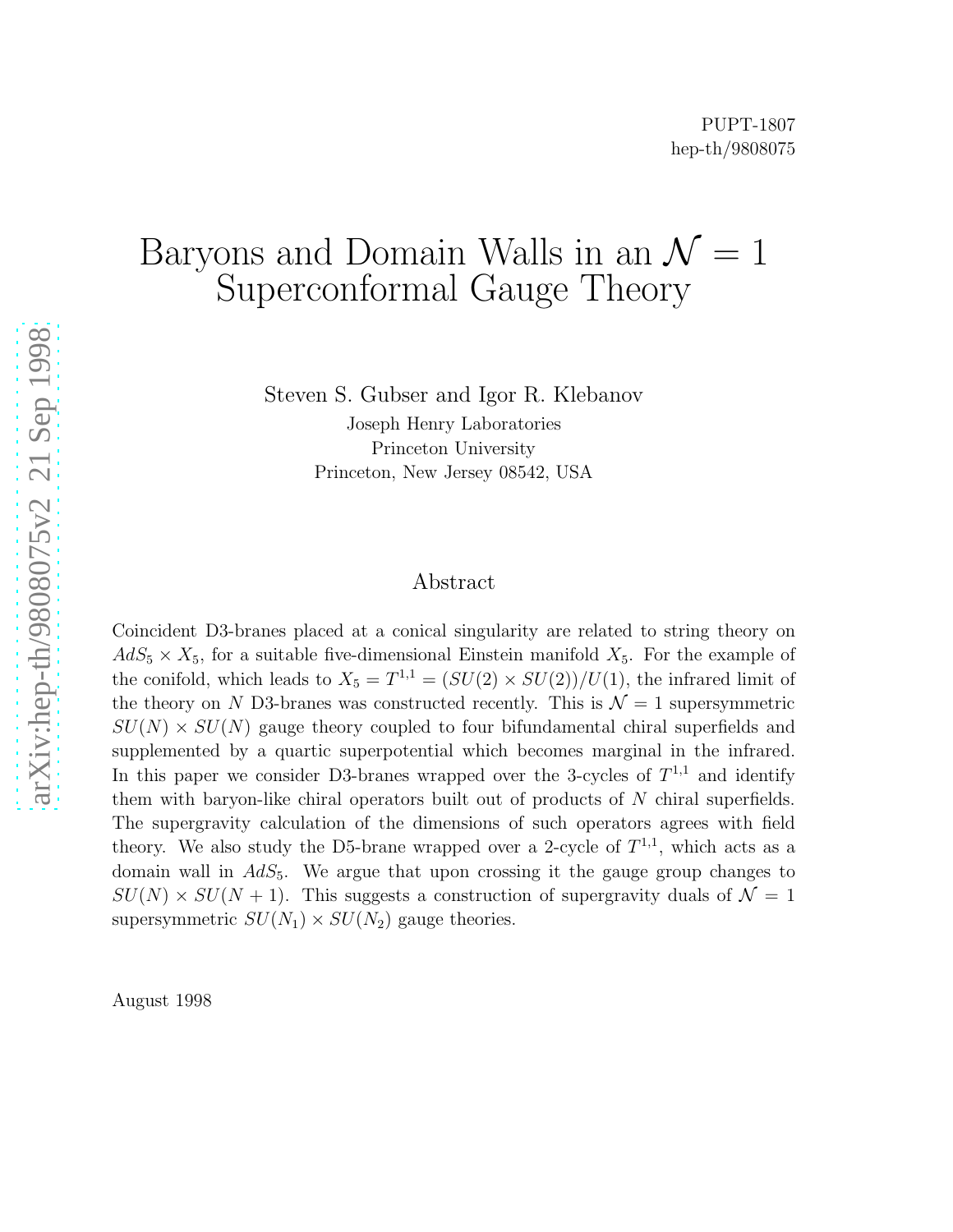## 1 Introduction

Over two decades ago 't Hooft showed that gauge theories simplify in the limit where the number of colors,  $N$ , is taken to infinity [1]. A number of arguments suggest that, for large N, gauge theories have a dual description in terms of string theory  $[1, 2]$ . Recently, with some motivation from the D-brane description of black three-branes [3, 4, 5], and from studies of the throat geometry [6], Maldacena argued [7] that  $\mathcal{N}=4$ supersymmetric  $SU(N)$  gauge theory is related to Type IIB strings on  $AdS_5 \times S^{5.1}$ This correspondence was sharpened in [9, 10], where it was shown how to calculate the correlation functions of gauge theory operators from the response of the Type IIB theory on  $AdS_5 \times S^5$  to boundary conditions.

According to general arguments presented in [10], Type IIB theory on  $AdS_5 \times X_5$ , where  $X_5$  is a five-dimensional Einstein manifold bearing five-form flux, is expected to be dual to a four-dimensional conformal field theory. Construction of field theories for various manifolds  $X_5$ , in addition to the maximally supersymmetric case  $X_5 = \mathbf{S}^5$ , has become an active area. In one class of examples,  $X_5$  is an  $S^5$  divided by the action of a discrete group. The field theory one thus obtains is the infrared limit of the world volume theory on N D3-branes  $[11, 12]$  placed at an orbifold  $[13, 14, 15, 16]$  or 7-brane and orientifold singularity [17, 18, 19].

Very recently, a new example of duality was found  $[20]$  where  $X_5$  is a smooth Einstein manifold whose local geometry is different from that of  $S^5$ . The  $X_5$  for which the dual field theory was constructed in [20] is one of the coset spaces  $T^{p,q} =$  $(SU(2) \times SU(2))/U(1)$  originally considered by Romans in the context of Kaluza-Klein supergravity [21]. The  $U(1)$  is a diagonal subgroup of the maximal torus of  $SU(2) \times SU(2)$ : if  $\sigma_i^{L,R}$  are the generators of the left and right  $SU(2)$ 's, then the  $U(1)$ is generated by  $p\sigma_3^L + q\sigma_3^R$ . Romans found that for  $p = q = 1$  the compactification preserves 8 supersymmetries, while for other  $p$  and  $q$  all supersymmetries are broken. Therefore, one expects type IIB theory on  $AdS_5 \times T^{1,1}$  to be dual to a certain large N  $\mathcal{N}=1$  superconformal field theory in four dimensions. The dual theory constructed in [20] turns out to be a non-trivial infrared fixed point. It is the  $SU(N) \times SU(N)$  gauge theory with chiral superfields  $A_k$ ,  $k = 1, 2$  transforming in the  $(N, \overline{N})$  representation and  $B_l$ ,  $l = 1, 2$  transforming in the  $(N, N)$  representation. These fields acquire infrared anomalous dimensions equal to  $-1/4$  determined by the existence of an anomaly-free R-symmetry. A crucial ingredient in the construction of [20] is the quartic superpotential  $W = \lambda Tr(A_1B_1A_2B_2 - A_1B_2A_2B_1)$  which becomes exactly marginal in the infrared.

The construction of the field theory in [20] was guided by the observation that it is the infrared limit of the world volume theory on coincident Dirichlet three-branes

<sup>&</sup>lt;sup>1</sup>This Type IIB background was originally considered in [8].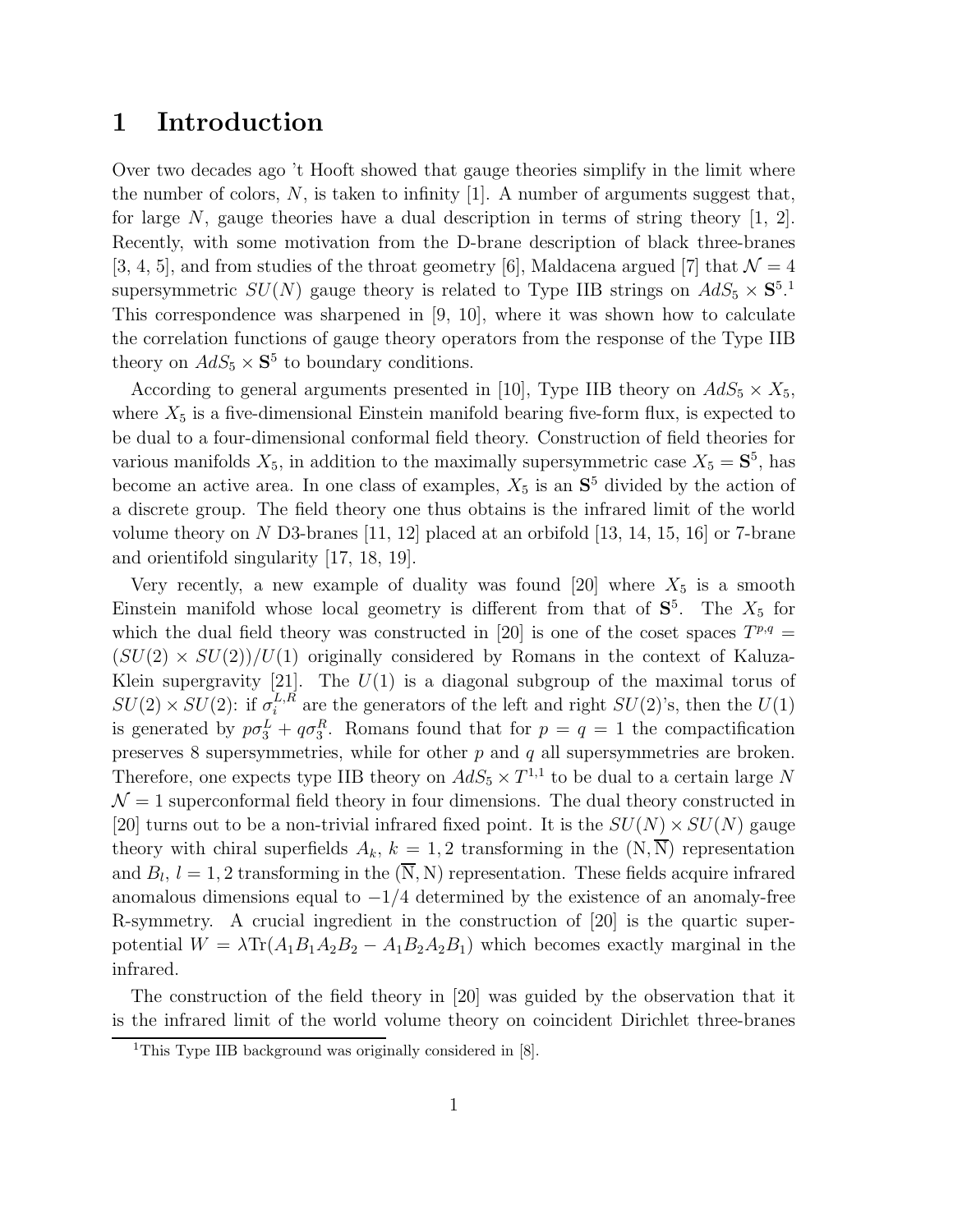placed at a conical singularity of a non-compact Calabi-Yau (CY) threefold (this is a special case of the connection between compactification on Einstein manifolds and the metric of three-branes placed at conical singularities [22, 20, 23, 24]). The CY manifold relevant here is the simplest non-compact threefold with a conical singularity. This is the conifold  $[25, 26]$ , which for our purposes is the complex manifold C

$$
z_1^2 + z_2^2 + z_3^2 + z_4^2 = 0 \tag{1}
$$

with a "double point" singularity at  $z<sub>i</sub> = 0$ . The metric on the conifold may be written as

$$
ds_6^2 = dr^2 + r^2 g_{ij}(x) dx^i dx^j , \qquad (i, j = 1, ..., 5) .
$$
 (2)

Here  $g_{ij}$  is the metric on the base of the cone, which is precisely the Romans manifold  $T^{1,1}$  [26, 20]. The isometries of  $T^{1,1}$ , which form the group  $SU(2) \times SU(2) \times U(1)$ , are realized very simply in terms of the z-coordinates. The  $z_k$  transform in the fourdimensional representation of  $SO(4) = SU(2) \times SU(2)$ , while under the  $U(1)$   $z_k \rightarrow$  $e^{i\alpha}z_k$ . The metric on  $T^{1,1}$  may be written down explicitly by utilizing the fact that it is a  $U(1)$  bundle over  $S^2 \times S^2$ . Choosing the coordinates  $(\theta_1, \phi_1)$  and  $(\theta_2, \phi_2)$  to parametrize the two spheres in a conventional way, and the angle  $\psi \in [0, 4\pi)$  to parametrize the  $U(1)$  fiber, the metric may be written as [26]

$$
g_{ij}(x)dx^{i}dx^{j} = \frac{1}{9}(d\psi + \cos\theta_{1}d\phi_{1} + \cos\theta_{2}d\phi_{2})^{2} + \frac{1}{6}\sum_{i=1}^{2} \left[d\theta_{i}^{2} + \sin^{2}\theta_{i}d\phi_{i}^{2}\right] \ . \tag{3}
$$

Explicit calculation shows that this metric is indeed Einstein,  $R_{ij} = 4g_{ij}$  [26, 30].

It turns out that the coset space  $T^{1,1} = (SU(2) \times SU(2))/U(1)$  may be obtained by blowing up the fixed circle of  $S^5/Z_2$  (an operation that breaks  $\mathcal{N} = 2$  to  $\mathcal{N} = 1$ ) [20]. On the field theory side, the  $\mathcal{N} = 2$  superconformal theory corresponding to  $S^5/Z_2$  flows to the  $\mathcal{N}=1$  IR fixed point corresponding to  $T^{1,1}$ . The necessary relevant perturbation of the superpotential is odd under the  $\mathbb{Z}_2$  and therefore corresponds to a blow-up mode of the orbifold [27, 28]. It is interesting to examine how various quantities change under the RG flow from the  $S^5/Z_2$  theory to the  $T^{1,1}$  theory. The behavior of the conformal anomaly (which is equal to the  $U(1)<sup>3</sup><sub>R</sub>$  anomaly) was studied in [29]. Using the values of the R-charges deduced in [20], on the field theory side it was found that

$$
\frac{c_{IR}}{c_{UV}} = \frac{27}{32} \tag{4}
$$

On the other hand, all 3-point functions calculated from supergravity on  $AdS_5 \times X_5$ carry normalization factor inversely proportional to Vol  $(X_5)$ . Thus, on the supergravity side

$$
\frac{c_{IR}}{c_{UV}} = \frac{\text{Vol}(\mathbf{S}^5/\mathbf{Z}_2)}{\text{Vol}(T^{1,1})} \,. \tag{5}
$$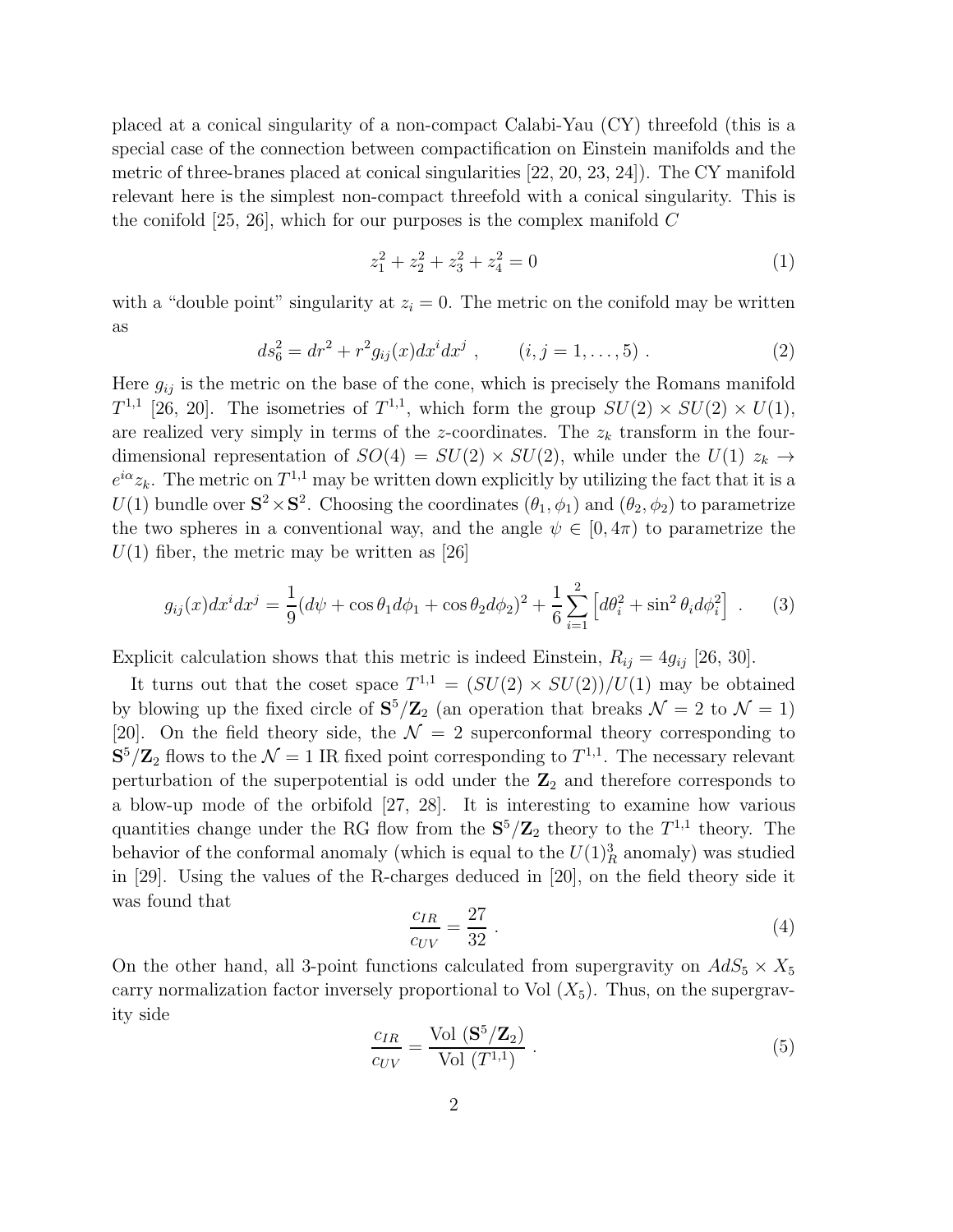Since [29]

Vol 
$$
(T^{1,1}) = \frac{16\pi^3}{27}
$$
, Vol  $(\mathbf{S}^5/\mathbf{Z}_2) = \frac{\pi^3}{2}$ , (6)

the supergravity calculation is in exact agreement with the field theory result (4). This is a striking and highly sensitive test of the  $\mathcal{N}=1$  dual pair constructed in [20].

In this letter we carry out further studies of this dual pair. In particular, we consider various branes wrapped over the cycles of  $T^{1,1}$  and attempt to identify these states in the field theory. Wrapped D3-branes turn out to correspond to baryon-like operators  $A<sup>N</sup>$  and  $B<sup>N</sup>$  where the indices of both  $SU(N)$  groups are fully antisymmetrized. For large N the dimensions of such operators calculated from the supergravity are found to be  $3N/4$ . This is in complete agreement with the fact that the dimension of the chiral superfields at the fixed point is 3/4 and may be regarded as a direct supergravity calculation of an anomalous dimension in the dual gauge theory.

We further argue that a domain wall made out of a D5-brane wrapped over a 2 cycle of  $T^{1,1}$  separates a  $SU(N) \times SU(N)$  gauge theory from a  $SU(N) \times SU(N + 1)$ 1) gauge theory. Indeed, passing a wrapped D3-brane through such a domain wall produces a fundamental string stretched between the D3-brane and the domain wall. On the  $SU(N) \times SU(N + 1)$  side we find baryon-like operators which transform in the fundamental representation of one of the gauge groups, and identify them with the wrapped D3-brane attached to a string.

#### 2 Three-cycles and Baryon-like Operators

After placing a large number N of coincident D3-branes at the singularity of the conifold and taking the near-horizon limit, the metric becomes that of  $AdS_5 \times X_5$ ,

$$
ds_{10}^2 = \frac{r^2}{L^2} \eta_{\mu\nu} dy^{\mu} dy^{\nu} + L^2 \left(\frac{dr^2}{r^2} + g_{ij}(x) dx^i dx^j\right) \tag{7}
$$

The scale L is related to N and the gravitational constant  $\kappa$  through  $[29]^2$ 

$$
L^4 = \frac{\sqrt{\pi} \kappa N}{2 \text{Vol } (X_5)} \tag{8}
$$

Now consider wrapping a D3-brane over a 3-cycle of  $T^{1,1}$ . Topologically,  $T^{1,1}$  is  $S^2 \times S^3$ which establishes the existence of a 3-cycle [26]. In fact, this is a supersymmetric cycle; this fact was used in [31] where a three-brane wrapped over this cycle was argued to give rise to a massless black hole. An immediate guess for a 3-cycle of minimum volume

<sup>&</sup>lt;sup>2</sup>An easy way to derive this relation is by equating, as in [3], the ADM tension of the three-brane solution, 2Vol  $(X_5)L^4/\kappa^2$ , to the tension of N D3-branes,  $N\sqrt{\pi}/\kappa$ .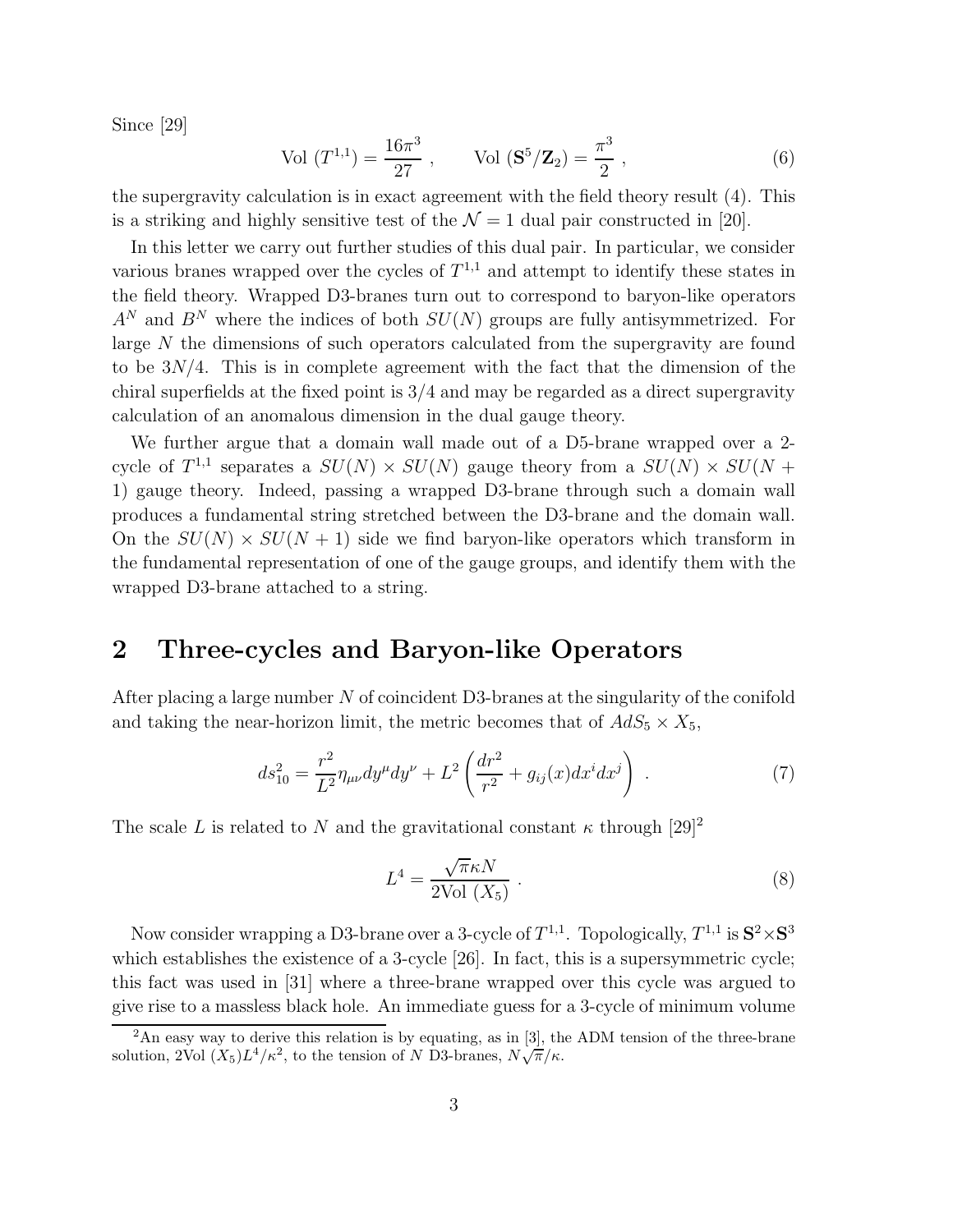is to consider the subspace at a constant value of  $(\theta_2, \phi_2)$  in the metric (3). We have checked that the three-brane wrapped over  $(\psi, \theta_1, \phi_1)$  coordinates indeed satisfies the equations of motion and is thus a minimum volume configuration.<sup>3</sup> To calculate the 3-volume, we need to find the determinant of the following metric:

$$
\frac{L^2}{9}(d\psi + \cos\theta d\phi)^2 + \frac{L^2}{6}\left[d\theta^2 + \sin^2\theta d\phi^2\right] \ . \tag{9}
$$

Integrating the square root of the determinant over the three coordinates, we find  $V_3 = 8\pi^2 L^3/9$ . The mass of the three-brane wrapped over the 3-cycle is, therefore,

$$
m = V_3 \frac{\sqrt{\pi}}{\kappa} = \frac{8\pi^{5/2} L^3}{9\kappa} \tag{10}
$$

To relate this to the dimension  $\Delta$  of the corresponding operator in the dual field theory, we use the results of [9, 10] which for large  $mL$  imply  $\Delta = mL$ . Using (8) and (6) for the case of  $T^{1,1}$ , we find

$$
\Delta = mL = \frac{8\pi^{5/2}L^4}{9\kappa} = \frac{3}{4}N \tag{11}
$$

What are the operators in the dual field theory whose dimensions grow as  $N$ ? The answer is clear: since the fields  $A_{k\beta}^{\alpha}$  carry an index  $\alpha$  in the N of  $SU(N)_1$  and an index  $\beta$  in the  $\overline{N}$  of  $SU(N)_2$ , we can construct a baryon-like color-singlet operator by antisymmetrizing completely with respect to both groups. The resulting operator has the form

$$
\mathcal{B}_{1l} = \epsilon_{\alpha_1...\alpha_N} \epsilon^{\beta_1...\beta_N} D_l^{k_1...k_N} \prod_{i=1}^N A_{k_i\beta_i}^{\alpha_i} , \qquad (12)
$$

where  $D_l^{k_1...k_N}$  $\binom{k_1...k_N}{l}$  is the completely symmetric  $SU(2)$  Clebsch-Gordon coefficient corresponding to forming the  $N + 1$  of  $SU(2)$  out of N 2's. Thus the  $SU(2) \times SU(2)$ quantum numbers of  $B_{1l}$  are  $(N + 1, 1)$ . Similarly, we can construct baryon-like operators which transform as  $(1, N + 1)$ ,

$$
\mathcal{B}_{2l} = \epsilon^{\alpha_1 \dots \alpha_N} \epsilon_{\beta_1 \dots \beta_N} D_l^{k_1 \dots k_N} \prod_{i=1}^N B_{k_i \alpha_i}^{\beta_i} \tag{13}
$$

Under the duality these operators map to D3-branes classically localized at a constant  $(\theta_1, \phi_1)$ . Thus, the existence of two types of baryon operators is related on the supergravity side to the fact that the base of the  $U(1)$  bundle is  $S^2 \times S^2$ .

We can further explain why one of the  $SU(2)$  quantum numbers is precisely  $N + 1$ . As shown in [32] in the context of an analogous construction of Pfaffian operators,

<sup>&</sup>lt;sup>3</sup>Equivalently, we could consider the subspaces at constant  $(\theta_1, \phi_1)$  and the significance of this in the dual field theory will become clear shortly.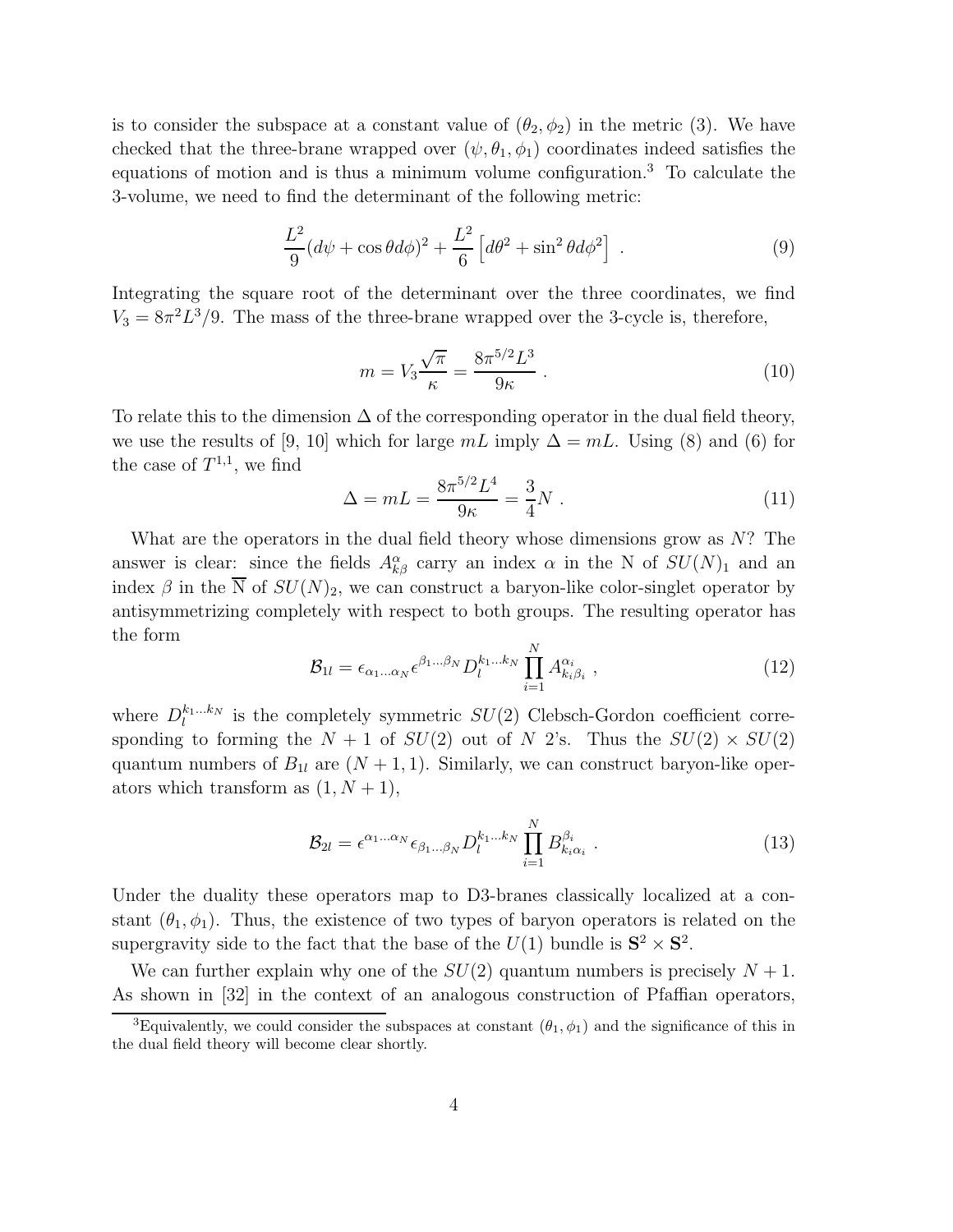it is necessary to carry out collective coordinate quantization of the wrapped D3 brane. While classically the wrapped D3-brane is localized at a point in the remaining two dimensions, quantum mechanically we have to find its collective coordinate wave function. In the present case the wrapped D3-brane acts as a charged particle, while the 5-form field flux through  $T^{1,1}$  effectively gives rise to ordinary magnetic flux through the  $S<sup>2</sup>$ . We need to ask how many different ground states there are for a charged particle on a sphere with N units of magnetic flux. The answer to this problem is well-known:  $N+1$ . This degeneracy is due to the fact that the lowest possible angular momentum of a non-relativistic charged particle in the field of a monopole carrying N elementary units of magnetic charge is  $N/2$  [33]. Thus, the ground state collective coordinate wave functions form an  $N+1$ -dimensional representation of the  $SU(2)$  that rotates the S <sup>2</sup> which is not wrapped by the D3-brane (the D3-brane is obviously a singlet under the other  $SU(2)$ . The infinity of classical ground states is turned into  $N+1$  quantum mechanical ground states. The  $SU(2) \times SU(2)$  quantum numbers of the collective-coordinate quantized wrapped D3-branes are exactly the same as those of the baryon-like operators (12), (13). This can be regarded as a new test of the AdS/CFT duality at finite N.

Finally, let us compare the actual dimensions of the operators. Since the A's and the B's have infrared dimension  $3/4$  in the construction of [20], we see that the dimension of the baryon-like operator is indeed  $3N/4$ , in perfect agreement with supergravity.<sup>4</sup> We regard this as a highly non-trivial check of both the AdS/CFT correspondence and of the construction of the dual  $\mathcal{N} = 1$  superconformal field theory in [20].

As a slight digression, and also to check the consistency of our approach, we show following [32] that an analogous calculation with a wrapped D3-brane produces agreement with the field theoretic dimension of the Pfaffian operator in  $SO(2N)$  gauge theory,

$$
\epsilon_{a_1...a_{2N}} \Phi^{a_1 a_2} \dots \Phi^{a_{2N-1} a_{2N}} \tag{14}
$$

Since the dimension of  $\Phi$  is not renormalized in this case, we see that the dimension of the Pfaffian operator is equal to N.

The  $SO(2N)$  theory is dual to supergravity on  $AdS_5 \times \mathbf{RP}^5$ , and now

$$
L^4 = \frac{\sqrt{\pi} \kappa N}{2 \text{Vol }(\mathbf{RP}^5)} = \frac{\kappa N}{\pi^{5/2}}.
$$
 (15)

The object dual to the Pfaffian operator is the D3-brane wrapped over  $\mathbb{RP}^3 = \mathbb{S}^3/\mathbb{Z}_2$ , whose volume is  $V_3 = \pi^2 L^3$ . Thus,

$$
\Delta = LV_3 \frac{\sqrt{\pi}}{\kappa} = N \ ,
$$

<sup>&</sup>lt;sup>4</sup>It is possible that there are  $1/N$  corrections to the field theory result which would be difficult to see in supergravity.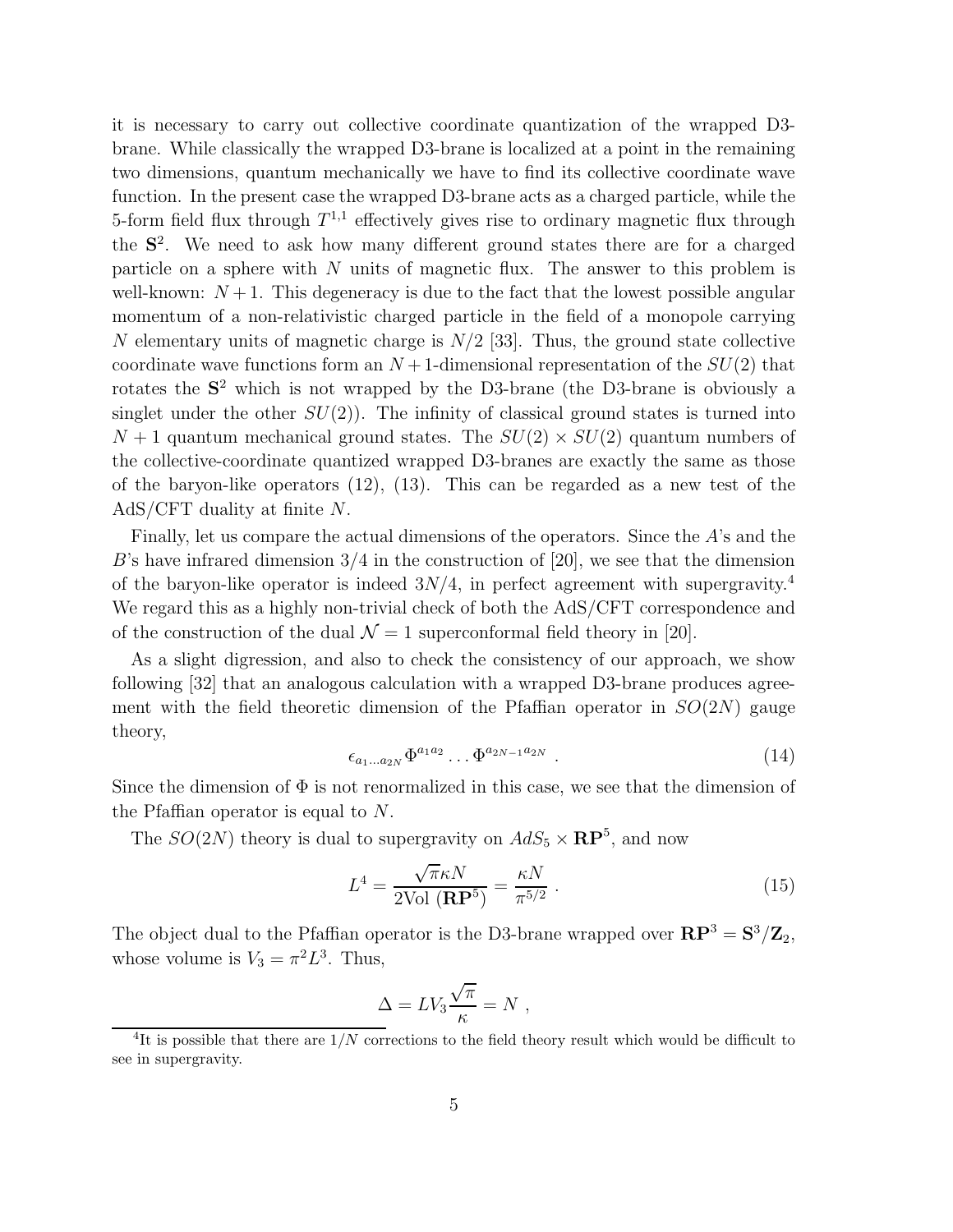once again in perfect agreement with the field theory.

In many orbifold theories [14] there are analogues closer than the Pfaffian of the  $SO(2N)$  theory to the baryons considered in (12) and (13). Namely, from a bifundamental matter field A charged under two gauge groups of the same size, one can make a singlet operator by completely antisymmetrizing both upper and lower color indices.<sup>5</sup> We will mention the two simplest examples. An  $\mathcal{N}=1$  theory results from the transitive  $\mathbb{Z}_3$  orbifold action on  $S^5$  defined by coordinatizing  $R^6$  by three complex numbers  $z_1, z_2, z_3$  and considering the map  $z_k \to e^{2\pi i/3} z_k$  for all k. The theory has gauge group  $SU(N)^3$  with three  $(N, \overline{N})$  representations between each pair of gauge groups. Baryons formed as in  $(12)$  and  $(13)$  from the bifundamental matter have dimension N. Minimal area 3-cycles on  $S^5/Z_3$  can be constructed by intersecting the 4-plane  $z_k = 0$  for any particular k with the sphere  $|z_1|^2 + |z_2|^2 + |z_3|^2 = 1$ . Now we have

$$
L^4 = \frac{3 \kappa N}{2 \pi^{5/2}}, \qquad V_3 = \frac{2}{3} \pi^2 L^3 , \qquad (16)
$$

and we find that  $\Delta = LV_3 \frac{\sqrt{\pi}}{\kappa} = N$  as expected.

As a second example we may consider the  $\mathcal{N} = 2 \mathbf{S}^5 / \mathbf{Z}_2$  theory. In this case the orbifold group does not act freely, but has a circle of fixed points on  $S<sup>5</sup>$ . The blowup of the orbifold can be depicted as an  $S^3$  bundle over  $S^2$  [20]. The  $S^3$  fibers in this bundle would be three-dimensional analogs of great circles on  $S^5$ , except that the  $\mathbb{Z}_2$  acts on them by identifying a point with its image under a 180◦ rotation. Their volume is thus cut in half, and for a D3-brane wrapping a fiber we have

$$
L^4 = \frac{\kappa N}{\pi^{5/2}} \;, \qquad V_3 = \pi^2 L^3 \; . \tag{17}
$$

Once again,  $\Delta = LV_3 \frac{\sqrt{\pi}}{\kappa} = N$  in agreement with the field theory.

# 3 Domain Walls in  $AdS_5$

Domain walls in a holographic theory come from three-branes in  $AdS_5$  [32]. The simplest example is a D3-brane which is not wrapped over the compact manifold. Through an analysis of the five-form flux carried over directly from [32] one can conclude that when one crosses the domain wall, the effect in field theory is to change the gauge group from  $SU(N) \times SU(N)$  to  $SU(N+1) \times SU(N+1)$ .

The field theory interpretation of a D5-brane wrapped around  $S<sup>2</sup>$  is less obvious. Recall that  $T^{1,1}$  has the topology of  $S^3 \times S^2$ , so there is topologically only one way to

<sup>&</sup>lt;sup>5</sup>There are more exotic possibilities involving  $k_2$  lower index  $\epsilon$ -tensors and  $k_1$  upper index  $\epsilon$ -tensors with  $k_1k_2N$  powers of a field A in a  $(k_1N, \overline{k_2N})$  of  $SU(k_1N) \times SU(k_2N)$  where  $k_1$  and  $k_2$  are relatively prime.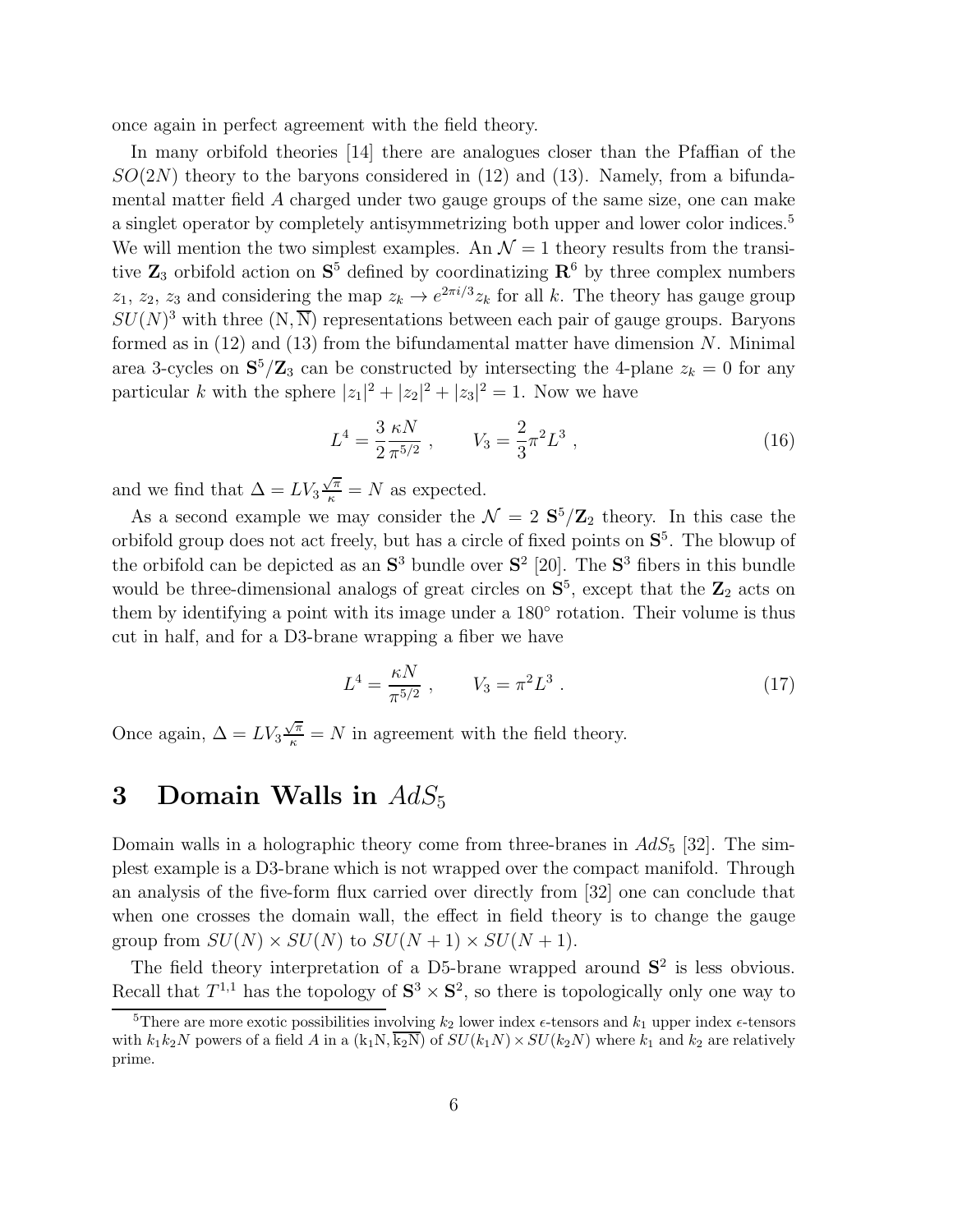wrap the D5-brane. If on one side of the domain wall we have the original  $SU(N)$  ×  $SU(N)$  theory, then we claim that on the other side the theory is  $SU(N) \times SU(N+1)$ .<sup>6</sup> The matter fields  $A_k$  and  $B_k$  are still bifundamentals, filling out  $2(N, \overline{N+1}) \oplus 2(\overline{N}, N+1)$ 1). An anti-D5-brane wrapped around  $S<sup>2</sup>$  will act as a domain wall which decrements the rank of one gauge group, so that traversing a D5 and then an anti-D5 leads one back to the original  $SU(N) \times SU(N)$  theory.

The immediate evidence for this claim is the way the baryons considered in section 2 behave when crossing the D5-brane domain wall. In homology there is only one  $S^3$ , but for definiteness let us wrap the D3-brane around a particular three-sphere  $S^3_{(1)}$ which is invariant under the group  $SU(2)_B$  under which the fields  $B_k$  transform. The corresponding state in the  $SU(N) \times SU(N)$  field theory is  $\mathcal{B}_1$  of (13). In the  $SU(N) \times$  $SU(N+1)$  theory, one has instead

$$
\epsilon_{\alpha_1...\alpha_N} \epsilon^{\beta_1...\beta_{N+1}} A^{\alpha_1}_{\beta_1} \dots A^{\alpha_N}_{\beta_N} \qquad \text{or} \qquad \epsilon_{\alpha_1...\alpha_N} \epsilon^{\beta_1...\beta_{N+1}} A^{\alpha_1}_{\beta_1} \dots A^{\alpha_N}_{\beta_N} A^{\alpha_{N+1}}_{\beta_{N+1}} \qquad (18)
$$

where we have omitted  $SU(2)$  indices. Either the upper index  $\beta_{N+1}$ , indicating a fundamental of  $SU(N + 1)$ , or the upper index  $\alpha_{N+1}$ , indicating a fundamental of  $SU(N)$ , is free.

How can this be in supergravity? The answer is simple: the wrapped D3-brane must have a string attached to it. In the  $S^5/Z_2$  theory from which our original  $SU(N)$  ×  $SU(N)$  theory descends via RG flow, it is clear that a string ending on the holographic world-volume transforms in the  $(N, 1) \oplus (1, N)$  of the gauge group. The same then should be true of the  $T^{1,1}$  theory. The new feature of the domain wall is that a string must stretch from it to the wrapped D3-brane. There are two roughly equivalent ways to see that this string must be present. Most directly, one can recall that a D3-brane crossing a D5-brane completely orthogonal to it leads to the production of a string stretched between the two. In flat space this effect was discussed in detail in [34, 35] and is U-dual to the brane creation process discovered in [36].<sup>7</sup> Equivalently, one can proceed along the lines of [32], noting first that there is a discontinuity of  $\int_{\mathbf{S}^3} H_{RR}$ across a D5-brane. Since we have assumed that on one side the theory is the original  $SU(N) \times SU(N)$  theory, all the  $H_{RR}$ -flux should be through three-spheres on the other side. More precisely, on the  $SU(N) \times SU(N+1)$  side,  $H_{RR}$  is an element of the third cohomology group  $H^3(T^{1,1})$ , which is one-dimensional. Using the basis one-forms

 $6$ We are grateful to O. Aharony for useful discussions of this possibility.

<sup>7</sup>Note that while the D5-brane and the D3-brane may not be strictly orthogonal in our setup, they do traverse complementary directions in  $T^{1,1}$ , so together they fill out eight spatial dimensions. This is sufficient for the arguments of [36, 34, 35] to apply.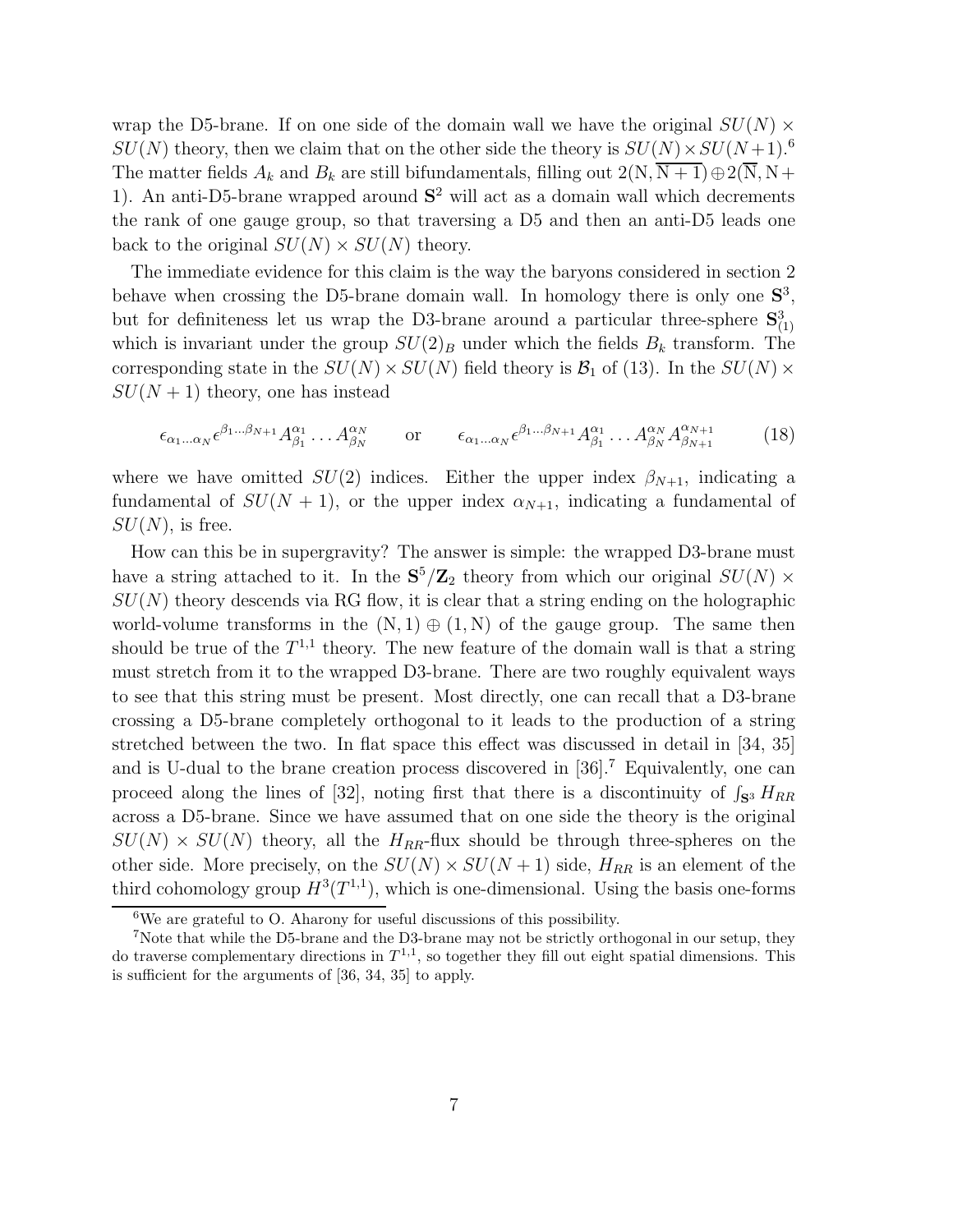generated by the vielbeins of  $T^{1,1}$ ,

$$
e^{\psi} = \frac{1}{3} (d\psi + \cos \theta_1 \phi_1 + \cos \theta_2 \phi_2)
$$
  
\n
$$
e^{\theta_1} = \frac{1}{\sqrt{6}} d\theta_1 \qquad e^{\phi_1} = \frac{1}{\sqrt{6}} \sin \theta_1 d\phi_1
$$
  
\n
$$
e^{\theta_2} = \frac{1}{\sqrt{6}} d\theta_2 \qquad e^{\phi_2} = \frac{1}{\sqrt{6}} \sin \theta_2 d\phi_2 ,
$$
\n(19)

we can express the harmonic representatives of the second and third cohomology groups as

$$
e^{\theta_1} \wedge e^{\phi_1} - e^{\theta_2} \wedge e^{\phi_2} \in H^2(T^{1,1})
$$
  
\n
$$
e^{\psi} \wedge e^{\theta_1} \wedge e^{\phi_1} - e^{\psi} \wedge e^{\theta_2} \wedge e^{\phi_2} \in H^3(T^{1,1})
$$
\n(20)

The D3-brane wrapping  $S^3_{(1)}$  needs a fundamental string attached to it to compensate for the flux of  $H_{RR}$  from the D5:  $B_{RR} \to B_{RR} - \tilde{f}$  on the D3-brane where  $d\tilde{f} = 2\pi\delta_F$ and  $\tilde{f}$  is the dual of the  $U(1)$  world-volume field strength on the D3-brane.

The baryon  $\mathcal{B}_2$  corresponding to a D3-brane wrapped around the three-sphere which is the orbit of the other  $SU(2)$ ,  $S^3_{(2)}$ , also becomes a non-singlet in the  $SU(N) \times SU(N+1)$ 1) theory: it transforms in the  $(\overline{N}, 1) \oplus (1, \overline{N+1})$ . This is appropriate because  $S^3_{(2)}$ is opposite  $S^3_{(1)}$  in homology, as one can see from the minus sign in (20). Thus the three-form flux through the D3-brane changes sign, and the fundamental string that runs from it to the domain wall must be of opposite orientation to the previous case. In effect, a D3-brane around  $S^3_{(2)}$  is topologically equivalent to an anti-D3-brane around  $\mathbf{S}^3_{(1)}.$ 

It may be objected at this point that nothing selects which gauge group gets changed as one crosses a D5 domain wall. There is no problem here because in fact nothing in the original  $T^{1,1}$  solution distinguishes the two gauge groups. Our only claim is that crossing a domain wall increments (or for anti-D5's, decrements) the rank of one gauge group: we do not attempt to distinguish between  $SU(N) \times SU(N + 1)$  and  $SU(N+1) \times SU(N)$ , if indeed there is any difference other than pure convention.

The domain wall in  $AdS_5$  made out of M wrapped D5-branes has the following structure: on one side of it the 3-form field  $H_{RR}$  vanishes, while on the other side there are M units of flux of  $H_{RR}$  through the  $S^3$ . Thus, the supergravity dual of the  $SU(N) \times SU(N+M)$  theory involves adding M units of RR 3-form flux to the  $AdS_5 \times T^{1,1}$  background. If M is held fixed while  $N \to \infty$  then the additional 3-form field will not alter the gravity and the 5-form background. In particular, the presence of the  $AdS_5$  factor signals that the theory remains conformal to leading order in N. This agrees with the fact that assigning R-charge  $1/2$  to the bifundamental fields  $A_k$ and  $B_l$  guarantees that the beta functions for both  $SU(N)$  and  $SU(N + M)$  factors vanish to leading order in N (for  $M \neq 0$  there are, however,  $1/N$  corrections to the beta functions).

A different situation occurs if the large N limit is taken with fixed  $M/N$ . Then it is obvious that addition of M flux quanta of  $H_{RR}$  will have back-reaction on the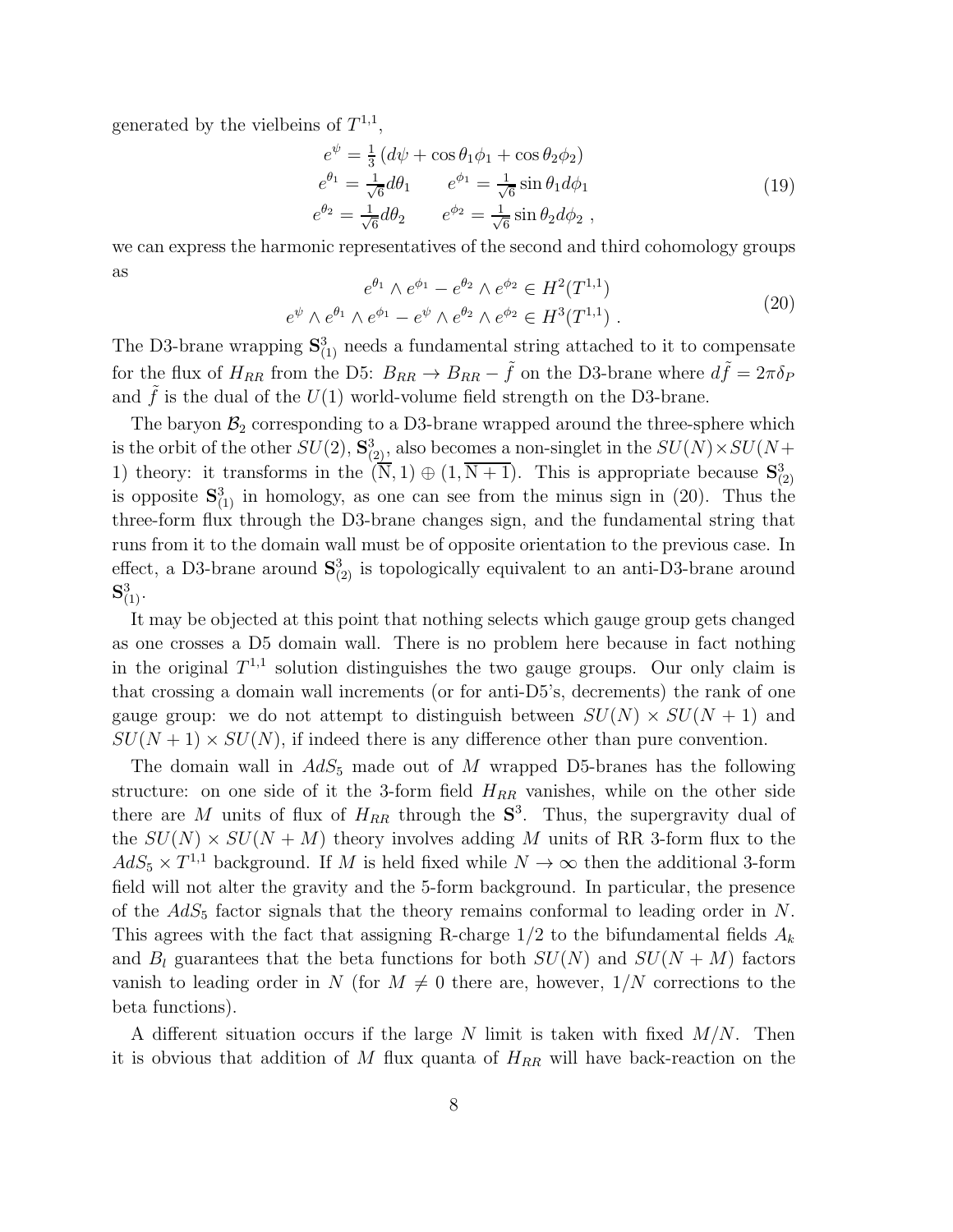geometry even at leading order in N. Some solutions with both 5-form and 3-form field strengths were discussed in [21], but they were found to break all supersymmetry. For comparison with  $\mathcal{N} = 1$  supersymmetric field theory one presumably needs to find a static supergravity background with the same degree of supersymmetry. We leave the search for such backgrounds as a problem for the future. Some interesting physics motivates this search: for  $N_1 \neq N_2$  it is impossible to choose the R-charges so that the beta functions for both  $SU(N_1)$  and  $SU(N_2)$  vanish. Correspondingly, in supergravity, the presence of three-form flux generically necessitates a dilaton profile (and even the converse is true for static, supersymmetric, bosonic, type IIB backgrounds). Furthermore, the quartic superpotential  $W = \lambda \text{Tr}(A_1B_1A_2B_2 - A_1B_2A_2B_1)$  is no longer marginal.<sup>8</sup> Therefore, the corresponding supergravity background is not expected to have the  $AdS_5 \times X_5$  structure.

The  $N_1 \neq N_2$  field theories are somewhat analogous to the Standard Model, where  $SU(2)$  and  $SU(3)$  have positive and negative beta functions, respectively, and lefthanded quarks form bifundamentals under these gauge groups. Two salient differences between the Standard Model and our theories are the chiral coupling of the weak interactions and the presence of matter fields (leptons) which are neutral under the larger gauge group. An analysis along the lines of [37] may help elucidate the possible  $\mathcal{N}=1$  field theories. Supergravity compactifications which have both 5-form and 3form fields turned on and which preserve  $\mathcal{N} = 1$  supersymmetry appear to be good candidates for their dual description.

# 4 Other wrapped branes

In this section we list other admissible ways of wrapping branes over cycles of  $T^{1,1}$ and discuss their field theory interpretation. Our discussion is quite analogous to that given by Witten for  $AdS_5 \times \mathbf{RP}^5$  [32].

Since  $\pi_1(T^{1,1})$  is trivial, there are no states associated with wrapping the 1-branes. For D3-branes there are two types of wrapping. One of them, discussed in the previous section, involves 3-cycles and produces particles on  $AdS_5$  related to the baryon-like operators (12) and (13). The other involves wrapping a D3-brane over an  $S<sup>2</sup>$  and produces a string in  $AdS_5$ . The tension of such a "fat" string scales as  $L^2/\kappa \sim N(g_s N)^{-1/2}/\alpha'$ . The non-trivial dependence of the tension on the 't Hooft coupling  $g_sN$  indicates that such a string is not a BPS saturated object. This should be contrasted with the tension of a BPS string obtained by wrapping a D5-brane over  $\mathbb{RP}^4$  in [32], which is ~  $N/\alpha'$ .

In discussing wrapped 5-branes, we will limit explicit statements to D5-branes: since a  $(p, q)$  5-brane is an  $SL(2, \mathbb{Z})$  transform of a D5-brane, our discussion may be immedi-

<sup>8</sup>We thank M. Strassler for pointing this out to us.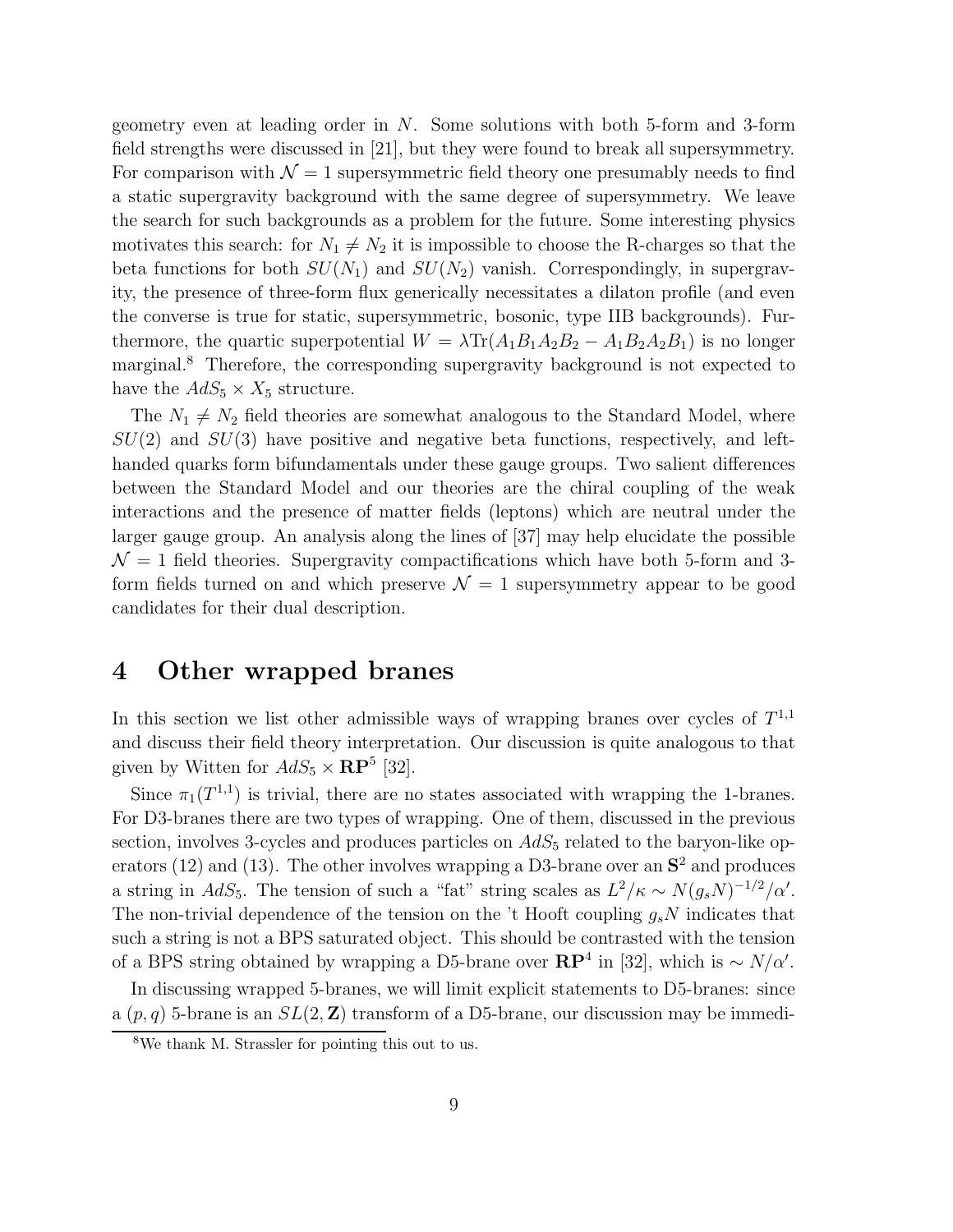ately generalized to wrapped  $(p, q)$  5-branes using the  $SL(2, \mathbb{Z})$  symmetry of the Type IIB string theory. If a D5-brane is wrapped over the entire  $T^{1,1}$  then, according to the arguments in  $[32, 38]$ , it serves as a vertex connecting N fundamental strings. Since each string ends on a charge in the fundamental representation of one of the  $SU(N)$ 's, the resulting field theory state is a baryon built out of external quarks. A D5-brane wrapped over an  $S<sup>2</sup>$  produces a domain wall discussed in the previous section.

If a D5-brane is wrapped over an  $S^3$  then we find a membrane in  $AdS_5$ . Although we have not succeeded in finding its field theoretic interpretation, let us point out the following interesting effect. Consider positioning a "fat" string made of a wrapped D3 brane orthogonally to the membrane. As the string is brought through the membrane, a fundamental string stretched between the "fat" string and the membrane is created. The origin of this effect is, once again, creation of fundamental strings by crossing D5 and D3 branes, as discussed in [34, 35].

#### 5 Conclusions

The  $AdS_5 \times T^{1,1}$  model of [20] is the first example of a supersymmetric holographic theory based on a compact manifold which is not locally  $S<sup>5</sup>$ . Correspondingly, the quantum field theory description in terms of an  $\mathcal{N} = 1$   $SU(N) \times SU(N)$  gauge theory is in no way a projection of the  $\mathcal{N}=4$  theory.

In the context of this model, we have provided a string theory description of baryonlike operators formed from a symmetric product of N bifundamental matter fields, fully antisymmetrized on upper and lower color indices separately. The dual representation of such an operator is a D3-brane wrapped around an  $S^3$  embedded in  $T^{1,1}$ . Two natural ways of embedding  $S^3$  are as orbits of either of the two  $SU(2)$  global symmetry groups of the theory. A D3-brane wrapping an orbit of one  $SU(2)$  can be regarded classically as a charged particle allowed to move on the  $S<sup>2</sup>$  which parametrizes the inequivalent orbits. The five-form flux supporting the  $AdS_5 \times T^{1,1}$  geometry acts as a magnetic field through this  $S^2$ , and the quantum mechanical ground states fill out an  $N+1$ -dimensional representation of the other  $SU(2)$ . All this meshes beautifully with the field theory because the N matter fields are doublets of the  $SU(2)$ 's. Moreover, the 3-volume of the  $SU(2)$  orbits gives a dimension for the operators,  $3N/4$ , which is precisely matched by the field theory.

We have used this baryon construction to argue that D5-branes wrapped around the 2-cycle of  $T^{1,1}$  act as domain walls separating the original  $SU(N) \times SU(N)$  theory from a  $SU(N) \times SU(N+1)$  theory. The essential point is that crossing a wrapped D3-brane through a D5-brane creates a string stretched between the two, so that the baryon is no longer a singlet, but rather a fundamental of one of the gauge groups. This tallies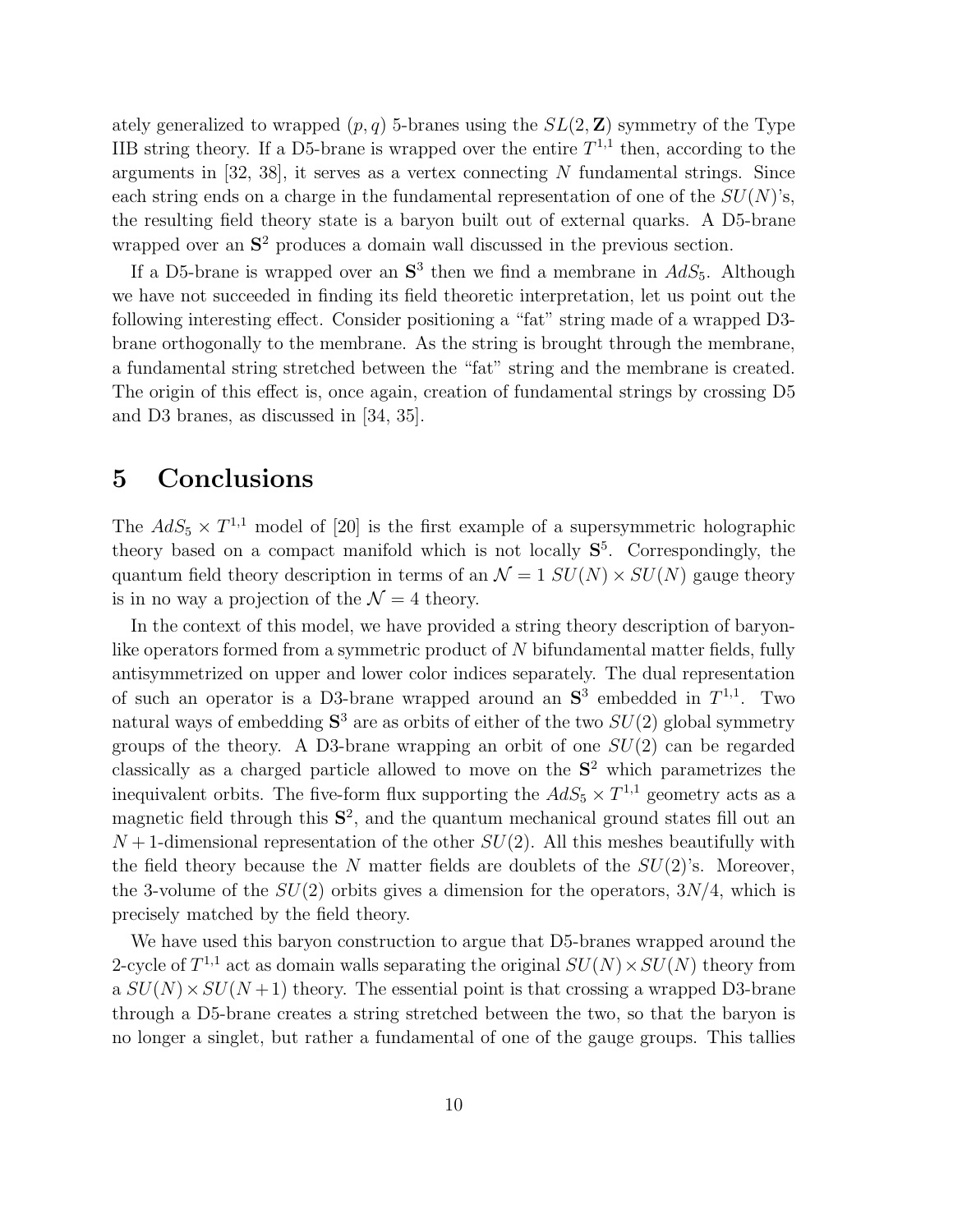with the field theory, because when one attempts to antisymmetrize the color indices on a product of N or  $N+1$  bifundamentals of  $SU(N) \times SU(N+1)$ , one is always left with one free index. Our treatment of the domain walls has been restricted to the test brane approximation. Further evidence for the fact that the D5-brane domain walls lead to  $SU(N_1) \times SU(N_2)$  gauge theories, as well as perhaps some new phenomena, may arise when one understands the full supergravity solution.

# Acknowledgements

We thank D.-E. Diaconescu, N. Seiberg, M. Strassler, A. Strominger, W. Taylor, and especially O. Aharony and E. Witten, for valuable discussions. We are grateful to the Institute for Advanced Study, where this work was initiated, for hospitality. This work was supported in part by the NSF grant PHY-9802484, the US Department of Energy grant DE-FG02-91ER40671 and by the James S. McDonnell Foundation Grant No. 91-48.

## References

- [1] G. 't Hooft, "A planar diagram theory for strong interactions," Nucl. Phys. B72 (1974) 461.
- [2] A.M. Polyakov, "String theory and quark confinement," hep-th/9711002.
- [3] S.S. Gubser, I.R. Klebanov, and A.W. Peet, "Entropy and temperature of black 3-branes," *Phys. Rev.*  $D54$  (1996) 3915, hep-th/9602135.
- [4] I.R. Klebanov, "World volume approach to absorption by nondilatonic branes," Nucl. Phys. **B496** (1997) 231, hep-th/9702076; S.S. Gubser, I.R. Klebanov, and A.A. Tseytlin, "String theory and classical absorption by three-branes," Nucl. Phys. B499 (1997) 217, hep-th/9703040.
- [5] S.S. Gubser and I.R. Klebanov, "Absorption by branes and Schwinger terms in the world volume theory," Phys. Lett.  $\textbf{B413}$  (1997) 41, hep-th/9708005.
- [6] G.W. Gibbons and P.K. Townsend, "Vacuum interpolation in supergravity via super p-branes," *Phys. Rev. Lett.* **71** (1993) 3754, hep-th/9307049.
- [7] J. Maldacena, "The Large N limit of superconformal field theories and supergravity," hep-th/9711200.
- [8] J.H. Schwarz, "Covariant field equations of chiral  $N = 2, D = 10$  supergravity," Nucl. Phys. B226 (1983) 269.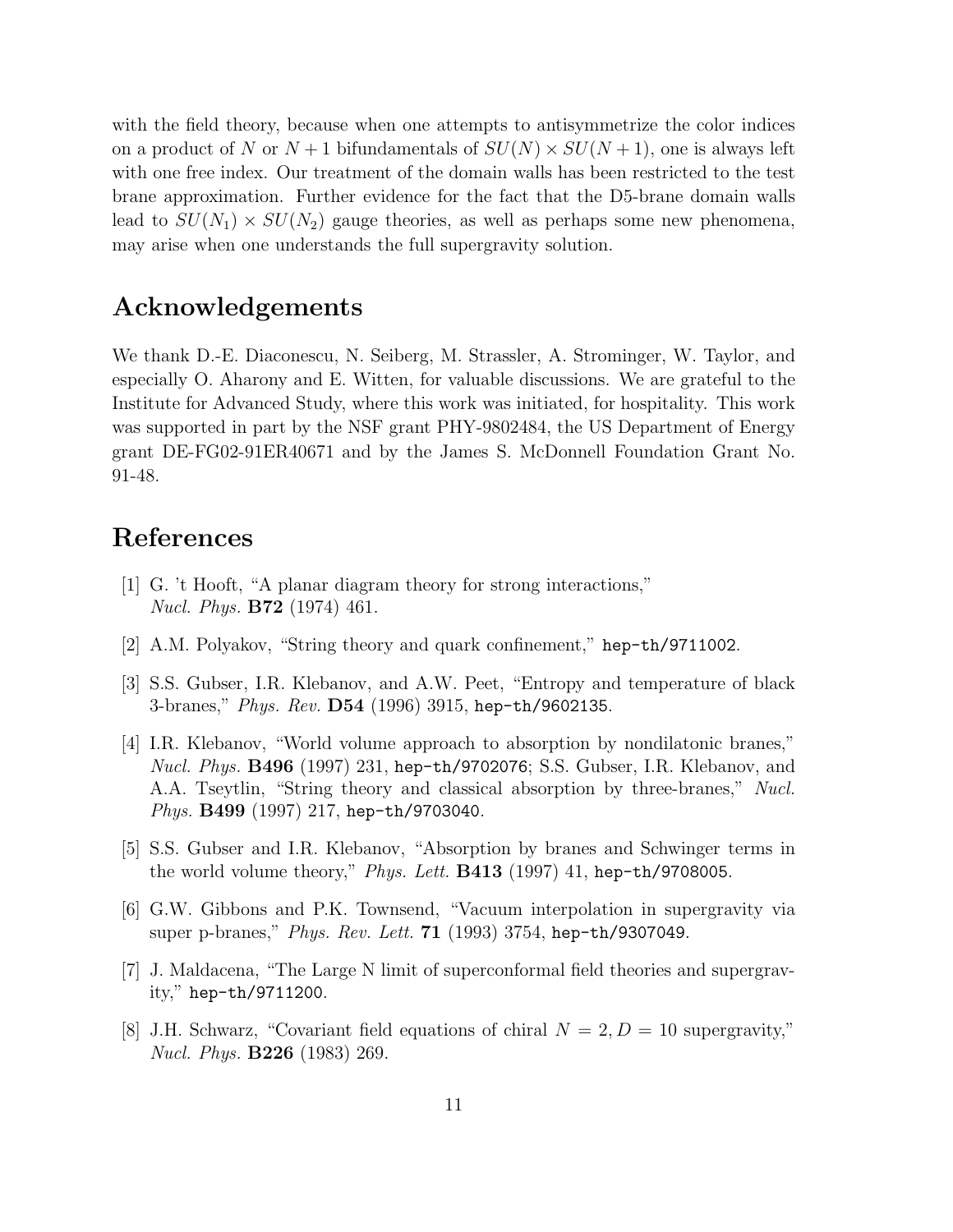- [9] S.S. Gubser, I.R. Klebanov, and A.M. Polyakov, "Gauge theory correlators from noncritical string theory," Phys. Lett. B428 (1998) 105, hep-th/9802109.
- [10] E. Witten, "Anti-de Sitter space and holography," hep-th/9802150.
- [11] J. Polchinski, "Dirichlet Branes and Ramond-Ramond charges," Phys. Rev. Lett. 75 (1995) 4724, hep-th/9510017.
- [12] E. Witten, "Bound states of strings and p-branes," Nucl. Phys. B460 (1996) 335, hep-th/9510135.
- [13] M.R. Douglas and G. Moore, "D-branes, Quivers, and ALE Instantons," hep-th/ 9603167.
- [14] S. Kachru and E. Silverstein, "4d Conformal Field Theories and Strings on Orbifolds," hep-th/9802183.
- [15] A. Lawrence, N. Nekrasov and C. Vafa, "On Conformal Field Theories in Four Dimensions," hep-th/9803015.
- [16] M. Bershadsky, Z. Kakushadze and C. Vafa, "String Expansion as Large N Expansion of Gauge Theories," hep-th/9803076; M. Bershadsky and A. Johansen, "Large N Limit of Orbifold Field Theories," hep-th/9803249.
- [17] Z. Kakushadze, "Gauge Theories from Orientifolds and Large N Limit," hep-th/ 9803214; "On Large N Gauge Theories from Orientifolds," hep-th/9804184.
- [18] A. Fayyazuddin and M. Spalinski, "Large N Superconformal Gauge Theories and Supergravity Orientifolds," hep-th/9805096.
- [19] O. Aharony, A. Fayyazuddin and J. Maldacena, "The Large N limit of  $\mathcal{N} = 2$ ,  $\mathcal{N} = 1$  Field Theories from Threebranes in F Theory," hep-th/9806159.
- [20] I.R. Klebanov and E. Witten, "Superconformal Field Theory on Threebranes at a Calabi-Yau Singularity," hep-th/9807080.
- [21] L. Romans, "New Compactifications of Chiral  $N = 2$ ,  $d = 10$  Supergravity," *Phys.* Lett. **B153** (1985) 392.
- [22] A. Kehagias, "New Type IIB Vacua and Their F-Theory Interpretation," hep-th/ 9805131.
- [23] D. Morrison, R. Plesser, and E. Silverstein, "Non-Spherical Horizons," in preparation; presented by D. Morrison at Strings '98 (ITP, Santa Barbara, June, 1998; proceedings at http://www.itp.ucsb.edu/˜strings98/).